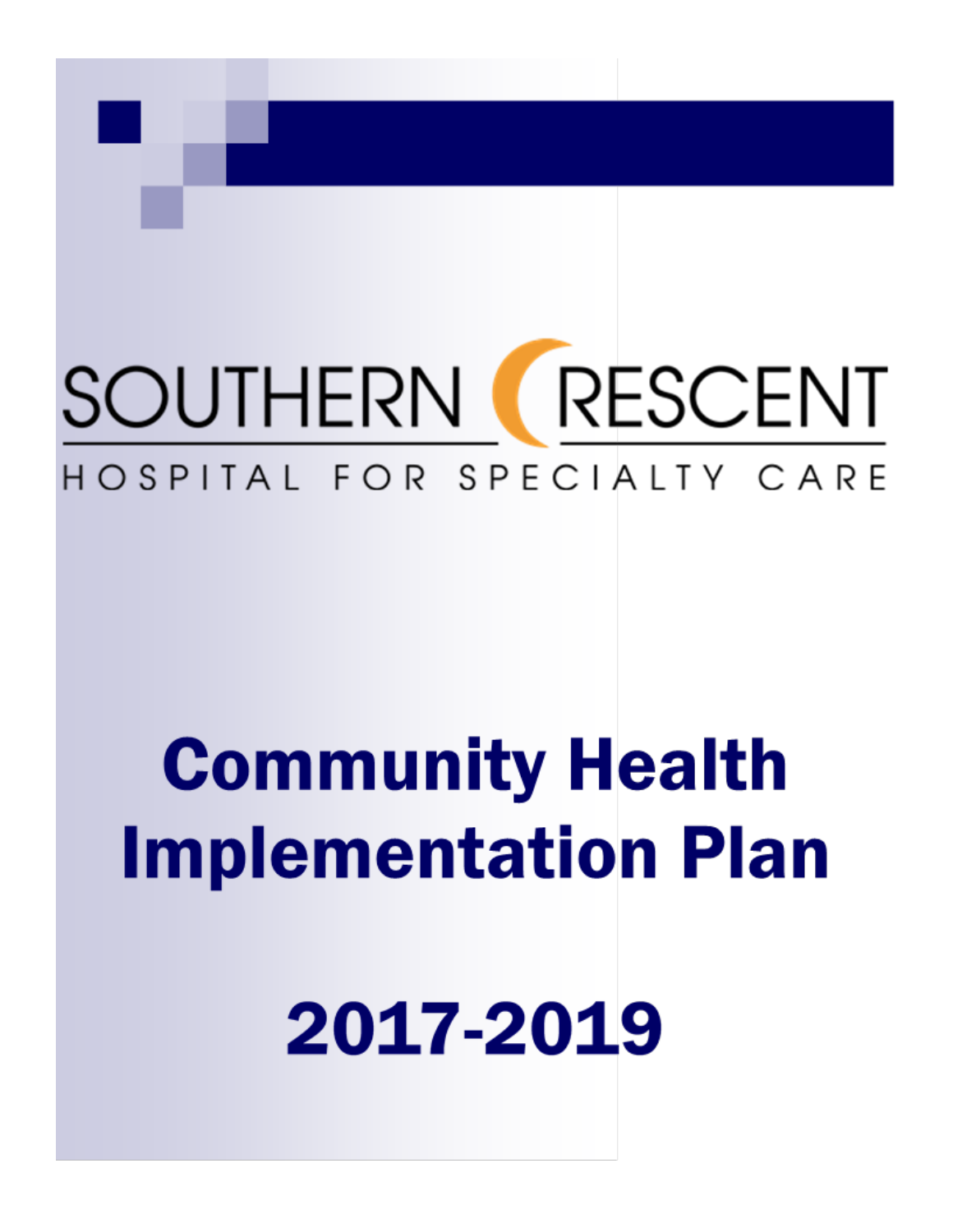### 2017-2019 Community Health Improvement Plan for CHRISTUS Dubuis of Fort Smith

#### **MISSION FOR IMPLEMENTATION**

Southern Crescent Hospital for Specialty Care is a long term acute care hospital managed by CHRISTUS Dubuis Health System and located within Southern Regional Medical Center in Riverdale, a city in Clayton County, Georgia. CHRISTUS Dubuis Health System is a non-profit long term acute care hospital (LTACH) system sponsored by CHRISTUS Health to provide care to patients who require acute care over an extended period of time. CHRISTUS Health was formed in 1999 to strengthen the Catholic faith-based health care ministries of the Congregations of the Sisters of Charity of the Incarnate Word of Houston and San Antonio that began in 1866. Founded on the mission "to extend the healing ministry of Jesus Christ," CHRISTUS Health's vision is to be a leader, a partner, and an advocate in creating innovative health and wellness solutions that improve the lives of individuals and communities so that all may experience God's healing presence and love.

As part of this effort and to meet **federal IRS 990H requirements**, this document serves as a community health improvement plan (CHIP) report for Southern Crescent Hospital. This report is the companion piece to the Community Health Needs Assessment (CHNA) report that was finalized June 2016 (see separate document), and based, in part, off of several needs identified in that document.

#### **TARGET AREA/ POPULATION**

While Southern Crescent Hospital sees patients from the following counties in Georgia, a substantial percentage of Southern Crescent's patients come from Clayton County. This fact, coupled with the regulatory bodies that oversee and govern the types of services that are provided in long term acute care facilities and the limited resources available to address the needs highlighted within the CHNA, resulted in the decision to have patients admitted to Southern Crescent Hospital serve as the target population for most of the implementation strategies discussed in this report.

| <b>Southern Crescent Hospital Counties</b> |               |
|--------------------------------------------|---------------|
| Clayton                                    | <b>Fulton</b> |
| Coweta                                     | Henry         |
| DeKalb                                     | Spalding      |

#### **PRIORITY HEALTH NEEDS**

Southern Crescent Hospital leadership was provided with a draft community health needs assessment report May 2016. A panel of experts comprised of both CHRISTUS/ Southern Crescent Hospital staff and external partners representing various members of the community was tasked with reviewing the findings and determining which priority issues would be selected to address over the next three years as part of a community health implementation plan.

The panel took a number of things into consideration when choosing priorities. Some priorities were selected based off of issue prevalence and severity according to county and regional secondary data.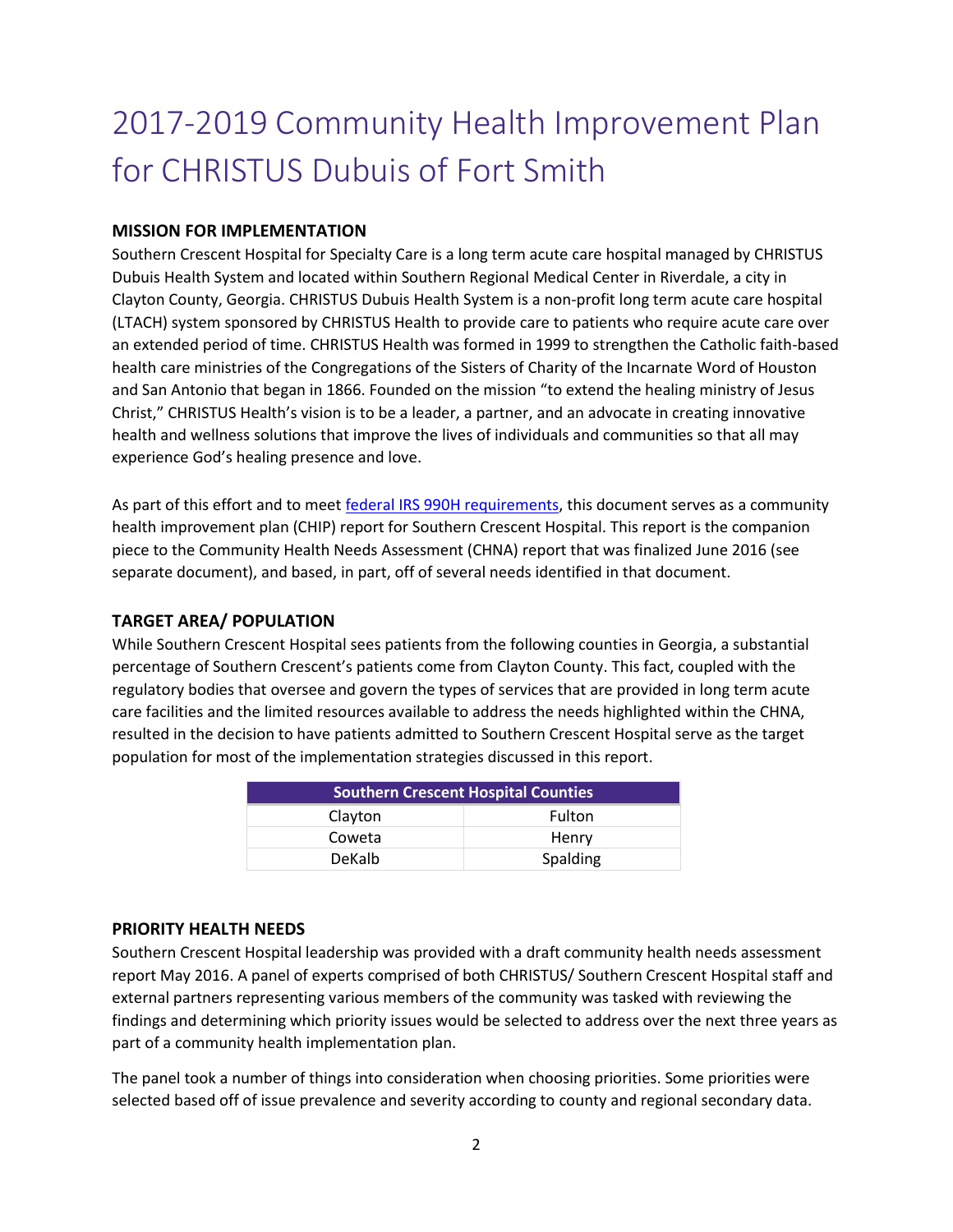Input provided by key informants, focus group participants, and other community stakeholders was also heavily considered, especially for priority areas where secondary data were less available. The official Community Health Needs Assessment report was finalized June 2016 (see separate document). Based on the process described above, the priority health needs selected by Southern Crescent Hospital are:

- 1. Access to Care
- 2. Social Determinants of Health / Connecting People to Available Resources & Basic Needs
- 3. Chronic Conditions

#### **SELECTED IMPLEMENTATION STRATEGY**

The following implementation strategies outline actions Southern Crescent Hospital will take over the next three years to address the priority health needs listed above.

#### *ACCESS TO CARE & CHRONIC CONDITIONS PRIORTY STRATEGY*

Provide information to patients and community members on the people, programs, and resources that can assist with the prevention and/or management of chronic disease and improve health care access

| <b>Major Action(s)</b>                                                                                                                  | <b>Sub-actions</b>                                                                                                                                                                                                                        |
|-----------------------------------------------------------------------------------------------------------------------------------------|-------------------------------------------------------------------------------------------------------------------------------------------------------------------------------------------------------------------------------------------|
| <b>Maximize opportunities to</b><br>provide disease<br>management & prevention<br>education                                             | Explore ways to provide disease management & prevention<br>1.<br>education (e.g. information on nutrition) as a complement to<br>normal discharge planning                                                                                |
|                                                                                                                                         | Anticipated Outcome: Providing this type of education offers the<br>knowledge and skills necessary to prevent some chronic conditions or,<br>at least, mitigate poorer health outcomes that can occur as a result of<br>these conditions. |
|                                                                                                                                         | 2. Provide health screenings and disease management & prevention<br>education at area health fairs                                                                                                                                        |
|                                                                                                                                         | Anticipated Outcome: Providing screenings and health education during<br>a health fair is one way to educate the community on how to prevent<br>or manage chronic conditions and improve access to care.                                  |
| <b>Explore establishing a</b><br>referral system linking<br>patients to providers or<br>community organizations<br>that can assist with | Provide referrals for primary care<br>1.<br>Anticipated Outcome: Linking patients to primary care can assist<br>patients with attaining good/ optimum health once released and<br>reduces the risk of further hospitalization.            |
| improving access to care<br>or provide primary care                                                                                     |                                                                                                                                                                                                                                           |